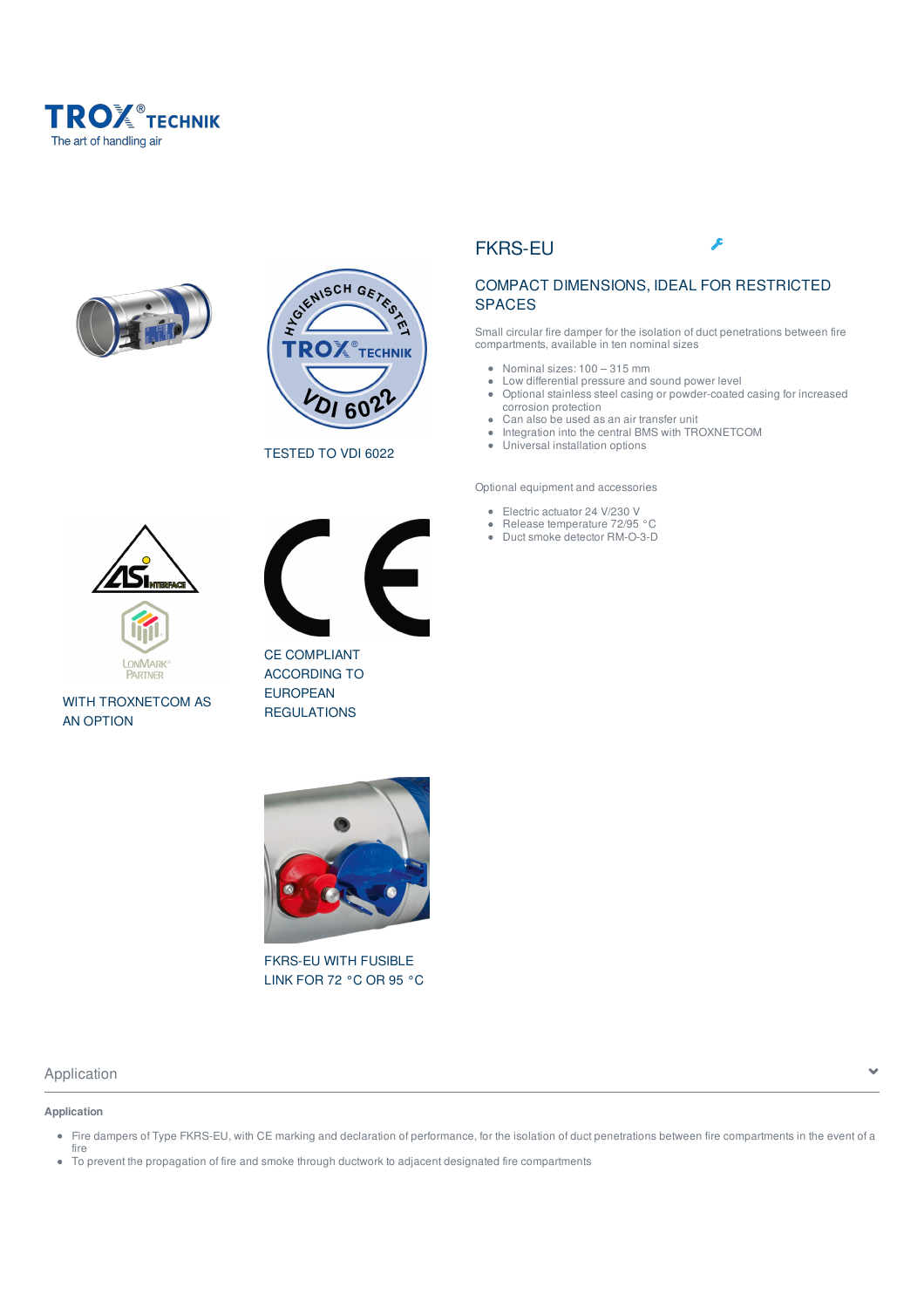### **Special characteristics**

- Declaration of performance according to Construction Products Regulation
- Classification to EN 13501-3, up to EI 120 ( $v_{e}$ ,  $h_{o}$ , i  $\leftrightarrow$  o) S
- Classification to EIN 13501-3, up to EI 120 (v<sub>e</sub>, n<sub>o</sub>, i ↔ 0) S<br>Building inspectorate licence Z-56.4212-991 for fire resistance properties
- Complies with the requirements of EN 15650  $\bullet$
- Tested to EN 1366-2 for fire resistance properties  $\bullet$
- Hygiene complies with VDI 6022 part 1 (07/2011), VDI 3803 (10/2002), DIN 1946 part 4 (12/2008), and EN 13779 (09/2007)  $\bullet$
- Corrosion protection according to EN 15650 in connection with EN 60068-2-52  $\bullet$
- Closed blade air leakage to EN 1751, class 3
- Casing air leakage to EN 1751, class C Low differential pressure and sound power level
- Any airflow direction
- Integration into the central BMS with TROXNETCOM

#### **Classification**

Class of performance to EN 13501-3, up to EI 120  $(v_e, h_o, i \leftrightarrow o)$  S

### **Nominal sizes**

- 100, 125, 150, 160, 180, 200, 224, 250, 280, 315
- $\cdot$  1  $\cdot$  400 mm

### Description

### **Variants**

- With fusible link
- With spring return actuator
- With cover grilles both ends as air transfer unit with general building inspectorate licence: Z-19.18-2128

### **Parts and characteristics**

Dry mortarless installation into solid walls and ceiling slabs, lightweight partition walls, fire walls, and shaft walls using an installation block

 $\checkmark$ 

- Installation with wall face frame on the face of solid walls
- Release temperature 72 °C or 95 °C (for use in warm air ventilation systems)
- Approved installation orientation from 0° to 360°

#### **Attachments**

- Limit switch for damper blade position indication
- Spring return actuator for 24 V AC/DC or 230 V AC supply voltage
- Network module for the integration with AS-i or LON networks

### **Accessories**

- Circular installation block ER  $\bullet$
- $\bullet$ Square installation kit TQ
- Wall face frame WA
- $\Delta$ Installation kit GL
- Cover grille
- Flexible connectors
- **•** Extension piece

### **Useful additions**

- Duct smoke detector RM-O-3-D
- Duct smoke detector with airflow monitor RM-O-VS-D

#### **Construction features**

Rigid circular casing suitable for push fitting into cut circular holes without additional drilling and chiselling being required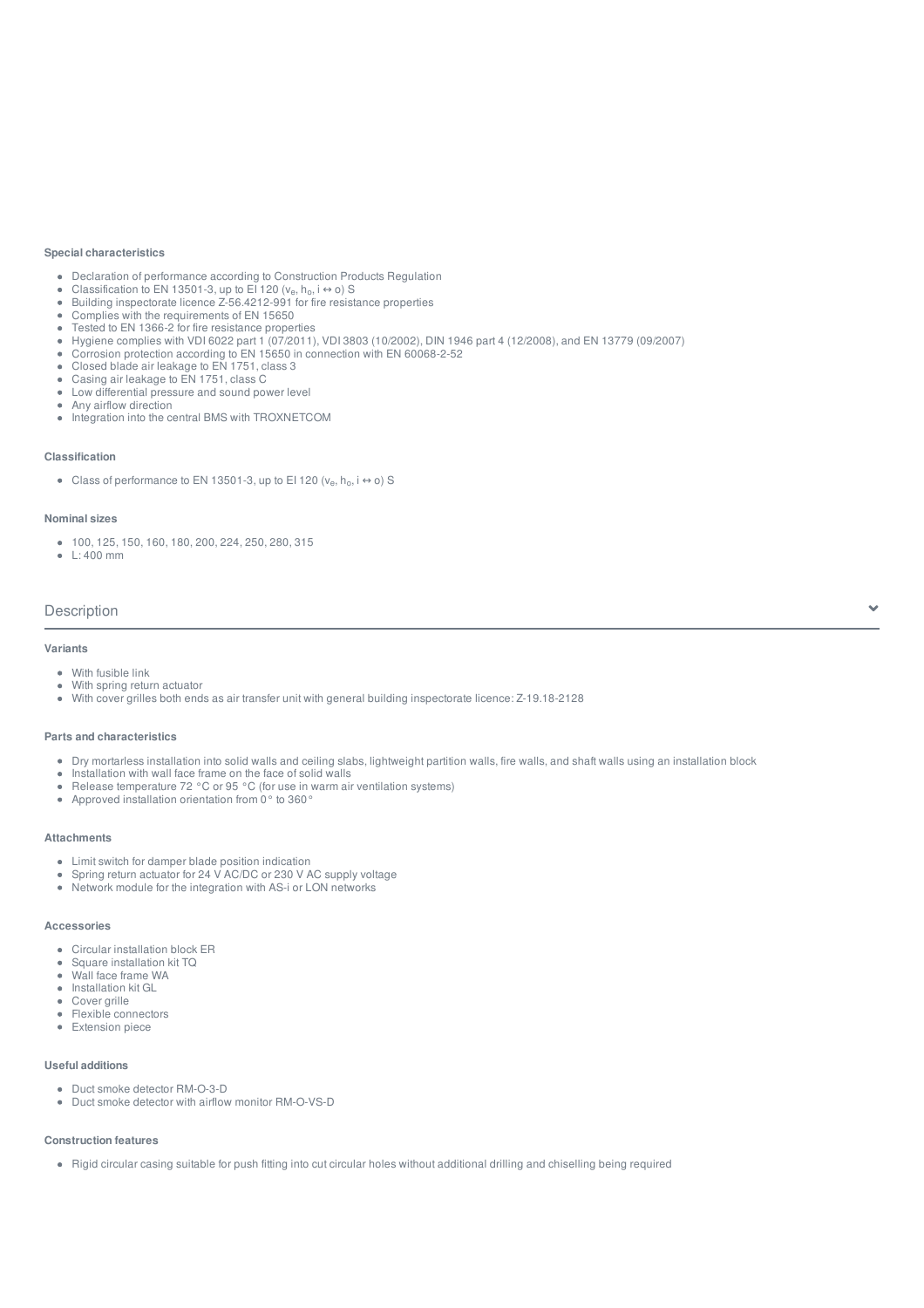- $\bullet$ Spigot connections with lip seal on both ends, suitable for ventilation ducts according to EN 1506 and EN 13180 plus non-standard but commercial nominal sizes 180, 224 and 280
- Suitable for the connection of flexible connectors or cover grilles
- The release mechanism is accessible and can be tested from the outside
- One inspection access panel
- Remote control with spring return actuator

### **Materials and surfaces**

Casing:

- Galvanised sheet steel
- Galvanised sheet steel, powder-coated RAL 7001
- Stainless steel 1.4301

### Damper blade:

- Special insulation material
- Special insulation material with coating

#### Other components:

- Damper blade shaft made of galvanised steel or stainless steel
- Plastic bearings
- Seals of elastomer

The construction variants with stainless steel or powder-coated casing meet even more critical requirements for corrosion protection. Detailed listing on request.

#### **Standards and guidelines**

- Construction Products Regulation
- EN 15650:2010 Ventilation for buildings Fire dampers
- ■EN 1366-2:1999 Fire resistance tests for service installations Fire dampers
- EN 13501-3:2010 Fire classification of construction products and building elements
- EN 1751:1999 Ventilation for buildings Air terminal devices

### **Maintenance**

- The functional reliability of the fire damper must be tested at least every six months; this has to be arranged by the owner of the ventilation system; functional tests must be carried out in compliance with the basic maintenance principles stated in EN 13306 and DIN 31051. If two consecutive tests, one 6 months after the other, are successful, the next test can be conducted one year later.
- A functional test involves closing the damper blade and opening it again; with a spring return actuator this can be done via remote control
- Fire dampers must be included in the regular cleaning schedule of the ventilation system.
- For details on maintenance and inspection refer to the installation and operating manual

# TECHNICAL INFORMATION

#### Construction with fusible link **Functional description**

In the event of a fire, fire dampers shut automatically to prevent the propagation of fire and smoke through ductwork to adjacent designated fire compartments. In the event of a fire, the damper is triggered at 72 °C or at 95 °C (use in warm air ventilation systems) by a fusible link. The release mechanism is accessible and can be tested from the outside.

#### Construction with spring return actuator **Functional description**

The spring return actuator enables the motorised opening and closing of the damper blade; it can be activated by the central BMS. In the event of a fire, the damper is triggered thermoelectrically at 72 °C or 95 °C (use in warm air ventilation systems). As long as power is supplied to the actuator, the damper blade remains open. If the supply voltage fails, the damper closes (power off to close). Motorised fire dampers can be used to shut off ducts. The torque of each actuator is sufficient to open and close the damper blade even while the fan is running. The spring return actuator is fitted with limit switches that can be used for capturing the damper blade position.

### Schematic illustration of FKRS-EU with fusible link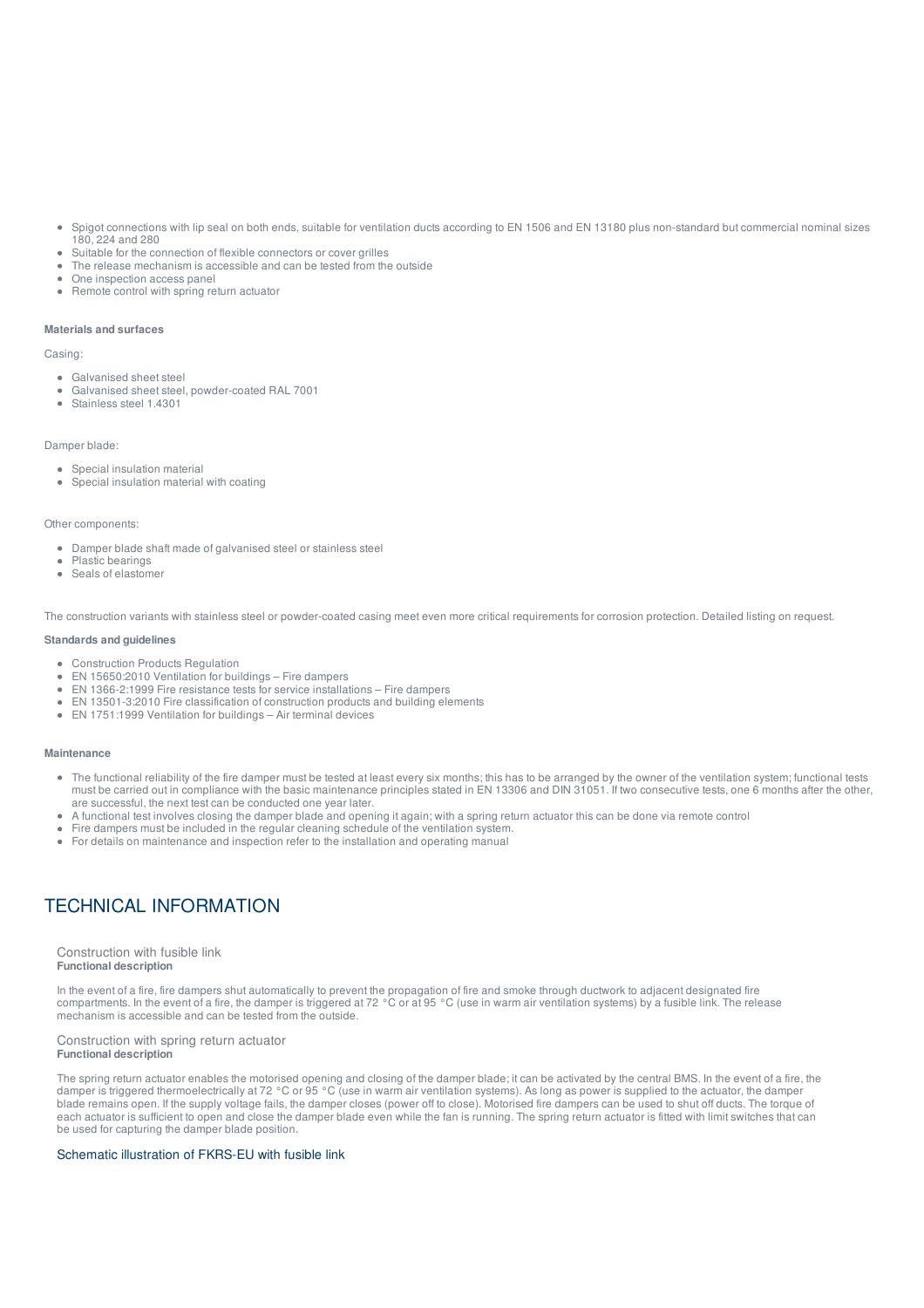

- Casing
- Fusible link
- Damper blade with seal Inspection access (12 mm)
- Lip seal
- Handle with interlock and damper blade position indicator
- Release mechanism

# Schematic illustration of FKRS-EU with spring return actuator



- Casing
- Temperature sensor
- Damper blade with seal
- Inspection access (12 mm)
- Lip seal
- Spring return actuator
- Thermoelectric release mechanism

Schematic illustration of the FKRS-EU as air transfer unit, with fusible link and cover grille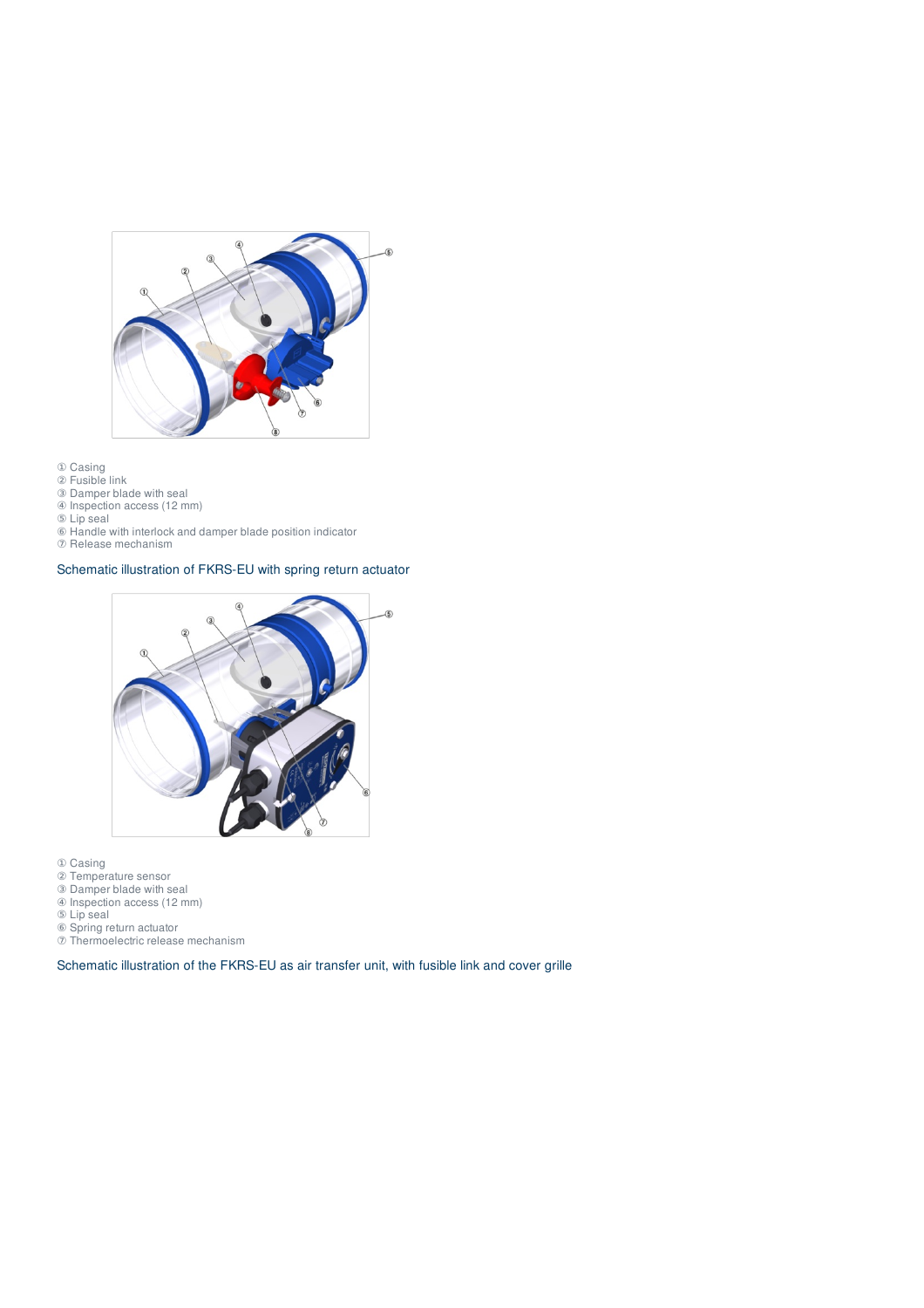

- ① Casing
- ② Fusible link
- ③ Damper blade with seal
- ④ Inspection access (12 mm)
- ⑤ Cover grille
- ⑥ Handle with interlock and damper blade position indicator
- ⑦ Release mechanism

| Nominal sizes               | $100 - 315$ mm                                                                     |
|-----------------------------|------------------------------------------------------------------------------------|
| Casing length               | $400$ mm                                                                           |
| Volume flow rate range      | Up to 770 l/s or up to 2770 m <sup>3</sup> /h                                      |
| Differential pressure range | Up to 1500 Pa                                                                      |
| Operating temperature       | At least $0 - 50$ °C <sup>**</sup>                                                 |
| Release temperature         | 72 °C or 95 °C (for warm air ventilation systems)                                  |
| Upstream velocity*          | $\leq$ 8 m/s with standard construction; $\leq$ 10 m/s with spring return actuator |

\* Data applies to uniform upstream and downstream conditions for the fire damper

\*\* Temperatures may differ for units with attachments

### **Volume flow rate at differential pressure Δpst < 35 Pa**

| $L_{WA}$ [dB(A)]    | 25  | 35      | 45  | 25      | 35   | 45   |  |
|---------------------|-----|---------|-----|---------|------|------|--|
| <b>Nominal size</b> |     |         |     |         |      |      |  |
| mm                  | I/s |         |     | $m^3/h$ |      |      |  |
| 100                 | 22  | 35      | 43  | 79      | 126  | 157  |  |
| 125                 | 40  | 65      | 87  | 144     | 234  | 315  |  |
| 150                 | 70  | 105     | 150 | 252     | 378  | 540  |  |
| 160                 | 80  | 125     | 180 | 288     | 450  | 648  |  |
| 180                 | 105 | 65<br>1 | 235 | 388     | 587  | 847  |  |
| 200                 | 140 | 210     | 295 | 504     | 756  | 1062 |  |
| 224                 | 170 | 245     | 345 | 612     | 882  | 1242 |  |
| 250                 | 215 | 315     | 445 | 774     | 1134 | 1602 |  |
| 280                 | 280 | 405     | 570 | 1008    | 1458 | 2052 |  |
| 315                 | 360 | 525     | 735 | 1296    | 1890 | 2646 |  |

The Easy Product Finder allows you to size products using your project-specific data.

You will find the Easy Product Finder on our website.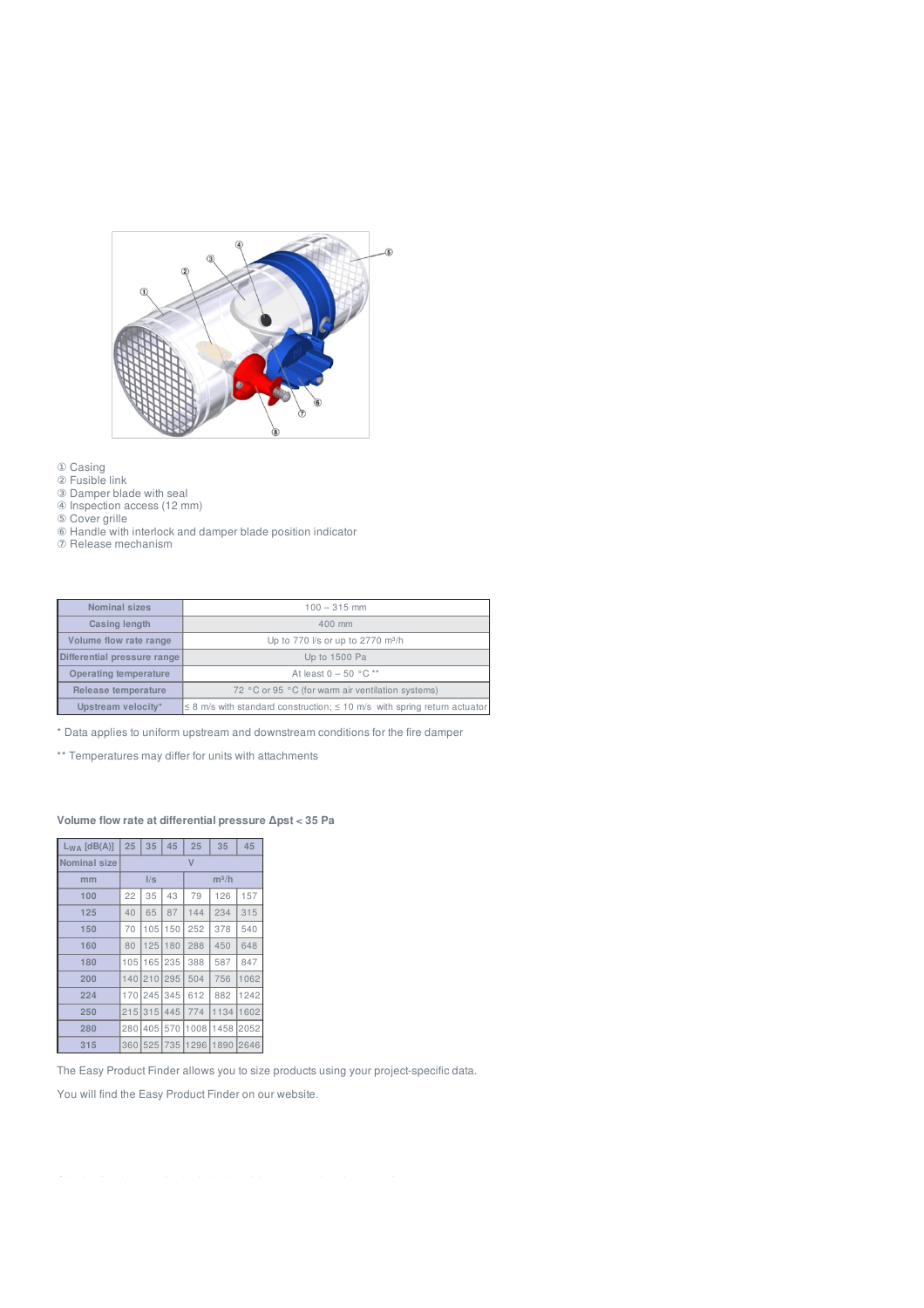Circular fire dampers for the isolation of duct penetrations between fire compartments.

Tested for fire resistance properties to EN 1366-2, with CE marking and declaration of performance according to the Construction Products Regulation.

Ready-for-operation unit, which includes a fire-resistant damper blade and a release mechanism. For mortar-based installation and dry mortarless installation into solid walls and ceiling slabs, mortar-based installation into non-load-bearing solid walls with flexible ceiling joint, mortar-based and dry mortarless installation into lightweight partition walls with cladding on both sides, lightweight fire walls and lightweight shaft walls, and dry mortarless installation on the face of solid walls. For dry mortarless installation in lightweight partition walls with metal support structure and flexible ceiling joint; for dry mortarless installation in solid walls and ceiling slabs when using a fire batt; in lightweight partition walls with metal support structure and cladding on both sides.

Casing length 400 mm, for the connection to ducts made of non-combustible or combustible materials. Thermal or thermoelectric release at 72 °C or 95 °C (warm air ventilation systems).

Constructions with spring return actuator for opening and closing the fire damper independent of the nominal size and even while the ventilation system is running, e.g. for a functional test.

Simple construction for dry mortarless installation with installation kit: ER, TQ, GL, WA

### **Special characteristics**

- Declaration of performance according to Construction Products Regulation
- $\bullet$ Classification to EN 13501-3, up to EI 120  $(v_e, h_o, i \leftrightarrow o)$  S
- Grassification to EN 13501-3, up to ET 120 (v<sub>e</sub>, n<sub>o</sub>, i ↔ 0) 5<br>Building inspectorate licence Z-56.4212-991 for fire resistance properties  $\alpha$
- $\bullet$ Complies with the requirements of EN 15650
- $\bullet$ Tested to EN 1366-2 for fire resistance properties
- Hygiene complies with VDI 6022 part 1 (07/2011), VDI 3803 (10/2002), DIN 1946 part 4 (12/2008), and EN 13779 (09/2007)  $\bullet$
- Corrosion protection according to EN 15650 in connection with EN 60068-2-52  $\bullet$
- Closed blade air leakage to EN 1751, class 3
- Casing air leakage to EN 1751, class C
- $\bullet$ Low differential pressure and sound power level
- Any airflow direction
- Integration into the central BMS with TROXNETCOM

### **Materials and surfaces**

### Casing:

- Galvanised sheet steel
- Galvanised sheet steel, powder-coated RAL 7001
- Stainless steel 1.4301  $\bullet$

### Damper blade:

- Special insulation material
- Special insulation material with coating

#### Other components:

- Damper blade shaft made of galvanised steel or stainless steel
- Plastic bearings
- Seals of elastomer

The construction variants with stainless steel or powder-coated casing meet even more critical requirements for corrosion protection. Detailed listing on request.

### **Technical data**

- Nominal sizes: 100 to 315 mm
- Casing length: 400 mm  $\bullet$
- $\bullet$ Volume flow rate range: up to 770 l/s or 2770 m³/h
- $\bullet$ Differential pressure: up to 1500 Pa
- Operating temperature: at least  $0 50$  °C \*\*
- Release temperature 72 °C or 95 °C (for use in warm air ventilation systems)
- Upstream velocity:  $\leq 8$  m/s with standard construction:  $\leq 10$  m/s \* with spring return actuator

### Note:

\* Data applies to uniform upstream and downstream conditions for the fire damper

\*\* Temperatures may differ for units with attachments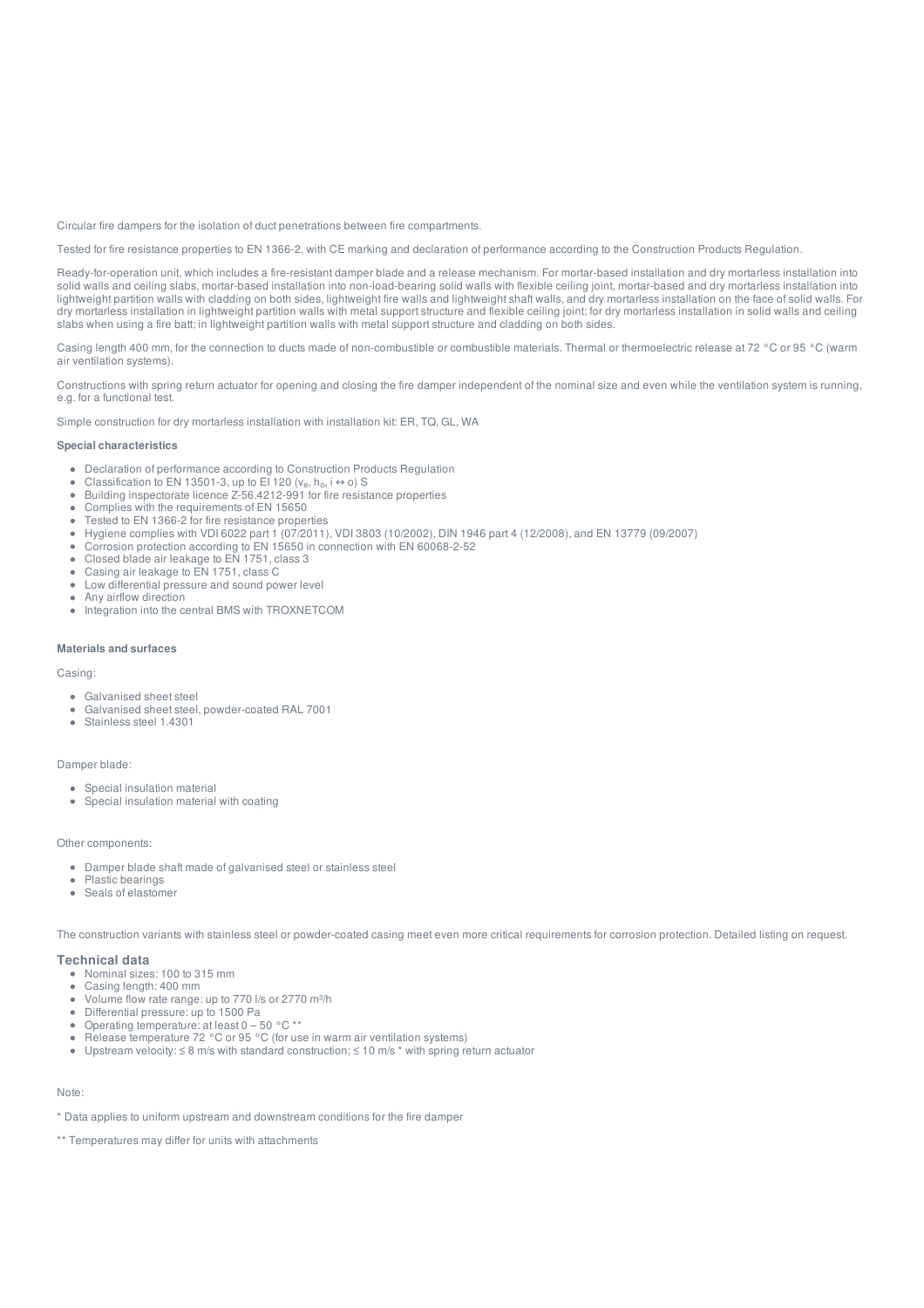

#### FKRS-EU-1 / DE / 160 / ER / A0 / Z43  $\frac{1}{3}$  $\frac{1}{4}$  $\frac{1}{5}$  $\frac{1}{2}$  $\frac{1}{6}$  $\overline{1}$

# **Type**

**FKRS-EU** Fire damper

# **2** Construction

- No entry: standard construction **1** Powder-coated casing
- 2<sup>1</sup> Stainless steel casing
- 
- 
- **7** Coated damper blade<br>**1 7** Powder-coated casing and coated damper blade<br>**2 7<sup>1</sup> Stainless steel casing and coated damper blade**
- W<sup>2</sup> With fusible link 95 °C (only for use in warm air ventilation systems)

# **Country of destination**

- **DE** Germany
	- Other destination countries upon request

### **Nominal size [mm]**

- **100**
- **125**
- **150 160**
- 
- **180**
- **200 224**
- **250**
- **280**
- **315**

#### FKRS-EU-1 / DE / 160 / AA / 201 由  $\overline{2}$  $\overline{3}$  $\overline{5}$  $\overline{6}$  $\overline{\mathbf{4}}$

| Type                                                                                | 4 Nominal size [mm]  |  |  |
|-------------------------------------------------------------------------------------|----------------------|--|--|
| <b>FKRS-EU</b> Fire damper                                                          | 100                  |  |  |
| Construction                                                                        | 125<br>150           |  |  |
| No entry: standard construction                                                     | 160<br>180           |  |  |
| Powder-coated casing<br>1                                                           | 200<br>224           |  |  |
| Coated damper blade<br>7<br>Powder-coated casing and coated damper blade<br>$1 - 7$ | 250<br>280<br>315    |  |  |
| Country of destination<br>13                                                        |                      |  |  |
| DE<br>Germany                                                                       | <b>Accessories 2</b> |  |  |
| Other destination countries upon request                                            | AA                   |  |  |
|                                                                                     | Attachments          |  |  |

**Z00 – Z03**

### **Accessories 1**

卤

- No entry: none<br> **ER** Circular **ER** Circular installation block<br> **TQ** Square installation kit
- **TQ** Square installation kit
- **WA** Wall face frame<br> **GL** Installation kit fo Installation kit for flexible ceiling joint

# **Accessories 2**

- 
- No entry: none **S0 – AS**

# **Attachments**

- **Z00 – ZL08**
- <sup>1</sup> Only up to DN 200 when a fire batt system is used
- <sup>2</sup> W can be combined with all constructions listed under **2**